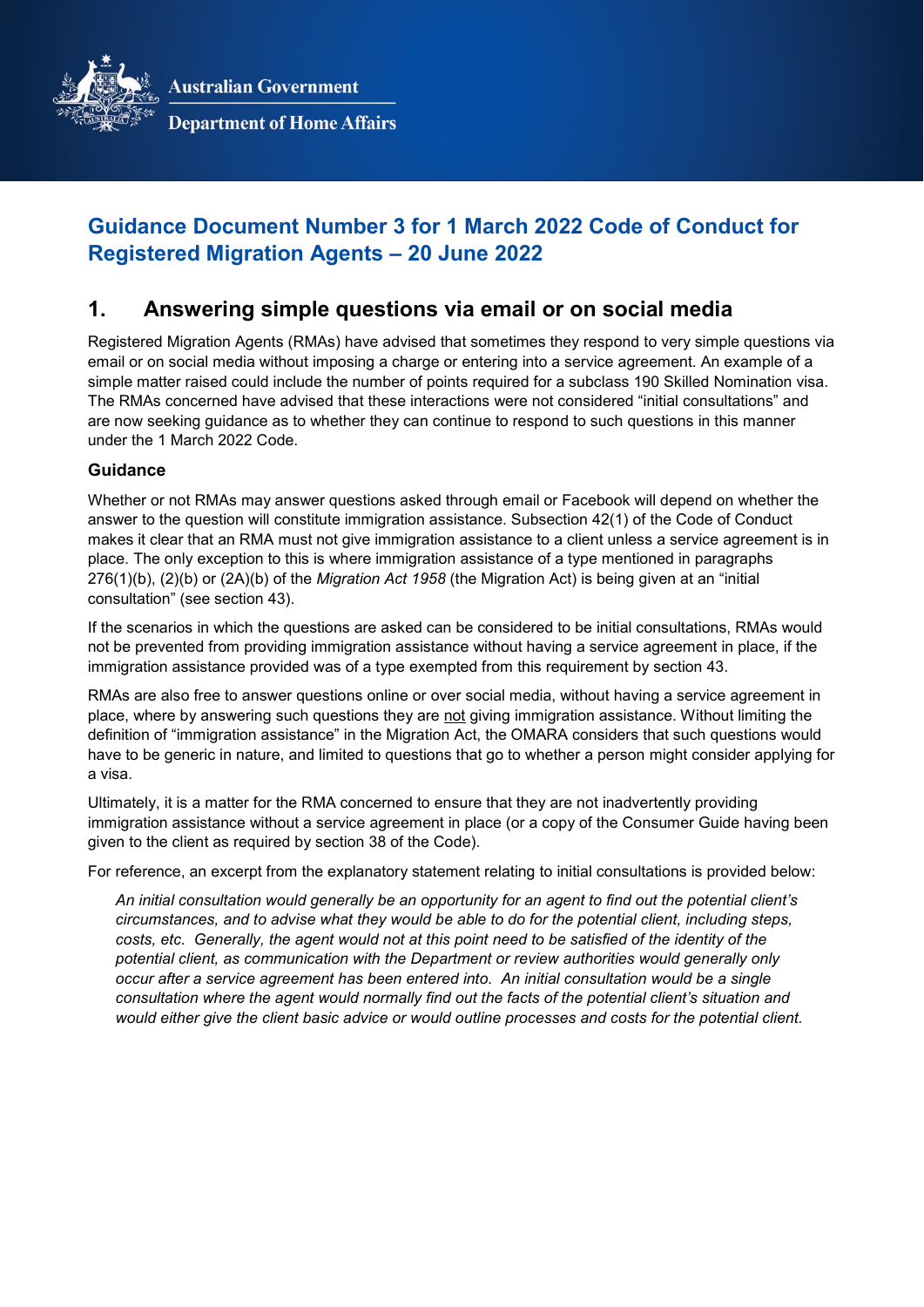## **2. Global Talent visa – Do RMAs need a service agreement with the nominator?**

RMAs have sought guidance on whether they would need to have a service agreement with the nominator, who completes form 1000, in respect of a Global Talent (subclass 858) visa application.

Form 1000 states "*an applicant must produce a completed form 1000 (this form) which requires the applicant's record of achievement in their area of talent to be attested to by an Australian citizen, permanent resident\*, eligible New Zealand citizen\*\* or an Australian organisation. In this form, that attestation is called a nomination and the person who makes the attestation is you".*

The form also states "*the term 'nominator' describes an individual or organisation who has completed this form to attest to information in relation to an applicant for a Global Talent (subclass 858) visa".* 

In this situation, RMAs question whether they would have provided any immigration assistance, as per s276 of the Migration Act, to the nominator, given the nominator merely attests to information in relation to the applicant and does not hold the same legal obligations to the applicant as say, a business nominator/sponsor or a partner sponsor would. As such, RMAs have sought guidance on whether it would be necessary to enter into a service agreement with the nominator (while acknowledging their obligations under the Code to verify the source and contents of the completed form 1000).

### **Guidance**

The criteria for a Global Talent visa are set out in Part 858 of Schedule 2 to the *Migration Regulations 1994* (the Migration Regulations). Unless the applicant is endorsed by the Minister's Special Envoy for Global Business and Talent Attraction or satisfies subclause 858.212(4), they must satisfy subclause 858.212(2).

Subclause 858.212(2) provides that the applicant must, among other things, produce a completed approved form 1000 (see cl 858.212(2)(e)).

Form 1000 is titled 'Nomination for Global Talent' and is completed by a 'nominator'. The form states that the term 'nominator' describes an individual or organisation who has completed the form to attest to information in relation to an applicant for a Global Talent visa.

The definition of immigration assistance is set out in section 276 of the Migration Act. Among other things, a person gives immigration assistance if the person uses, or purports to use, knowledge of, or experience in, migration procedure to assist another person by preparing or helping prepare a document indicating that the other person nominates or sponsors a visa applicant for the purposes of the regulations, or advising the person about nominating or sponsoring the visa applicant (see s276(2)(a) and (b)).

The OMARA considers that, despite the fact that a nominator for a Global Talent visa does not have the same obligations as a business sponsor and nominator, they are not precluded by that fact from falling within the scope of a 'person who nominates a visa applicant' for the purposes of paragraphs 276(2)(a) and (b).

As such, in circumstances where an RMA uses their knowledge of migration procedure to provide advice to the person completing form 1000 or assists that person to complete form 1000 (and that assistance is more than mere clerical assistance), there is a good argument that they are providing immigration assistance to that person. If this is the case, a service agreement with that person will be required.

Having said this, given that form 1000 is an attestation of certain facts, it seems unlikely that the nominator completing it would require immigration assistance. Merely providing the form to a person to complete and pointing out the instructions on the form would not constitute immigration assistance.

Ultimately it will be a matter for the RMA to consider the circumstances and the nature of any assistance provided to the person completing form 1000 and determine whether or not that assistance constitutes immigration assistance.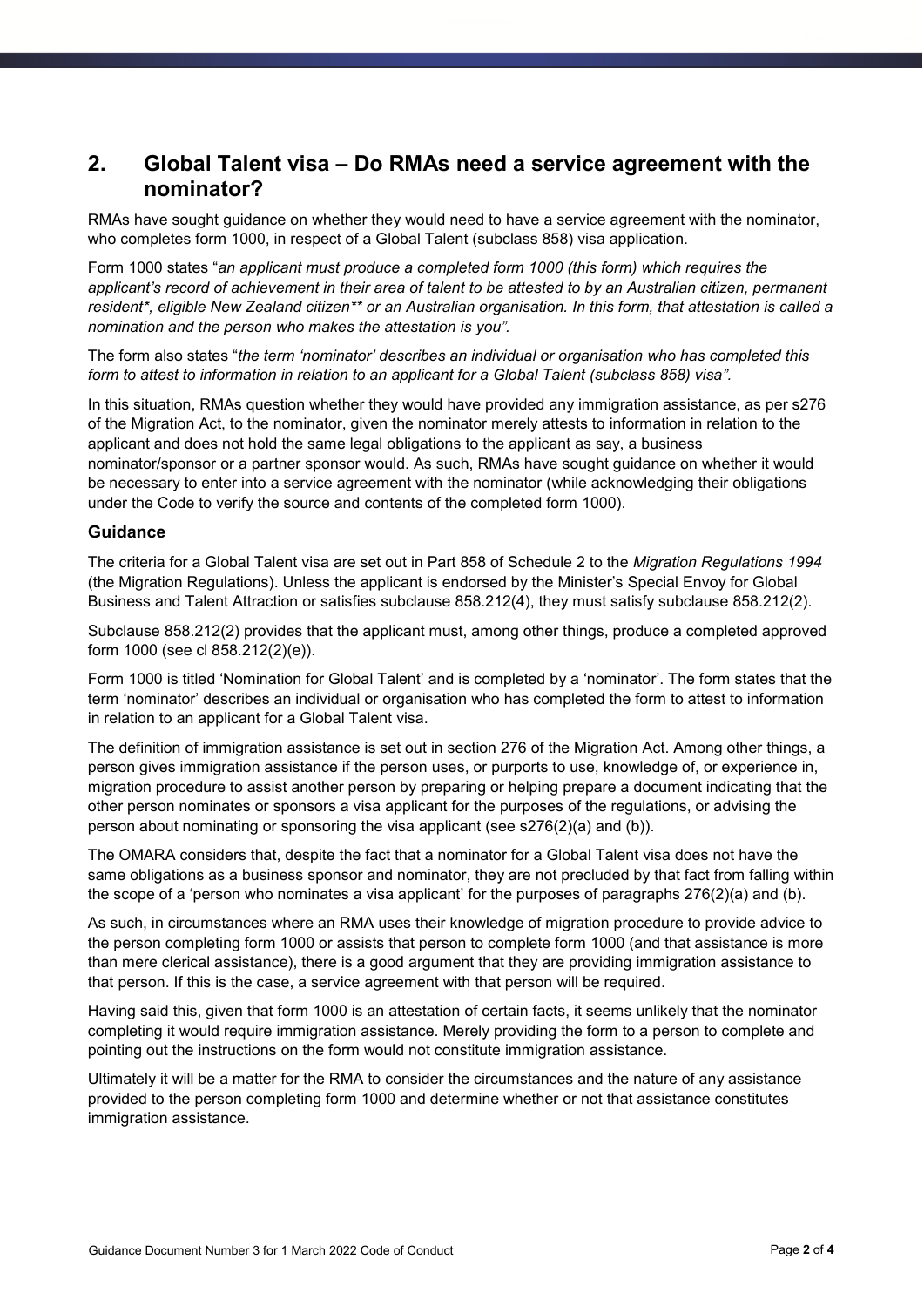# **3. Limits of an initial consultation**

RMAs have sought guidance as to whether there are any circumstances in which a consultation with a client, subsequent to an initial consultation, may also be considered an 'initial consultation' and not require a service agreement.

A scenario where RMAs consider a subsequent consultation could be reasonably considered an "initial" consultation is where:

- a consultation is held with a potential client who is advised they don't meet the criteria for a visa and where some advice is provided on what they need to do in order to meet the visa criteria;
- after an interval, of months or even a year or more, that person reappears and says they now want further advice since their circumstances are different from when they first consulted.

RMAs have also sought guidance on:

- the amount of time that must elapse between an initial and subsequent consultation for the second consultation to be considered an initial consultation;
- whether every potential client only ever gets one initial consultation in their life with a specific RMA.

#### **Guidance**

Subsection 42(1) of the Code of Conduct prohibits an RMA from giving immigration assistance unless a service agreement is in force. The only exception to this requirement is where a certain type of immigration assistance is given at an 'initial consultation'.

Subsection 43(4) sets out what constitutes an initial consultation and clarifies that if a consultation consists of a series of sessions conducted on more than one day, sessions conducted on a day other than the first day are taken not to be part of an initial consultation. The Code does not specify a period of time after which a further session may be considered an initial consultation.

Whether or not a further session is rightly considered a subsequent consultation or a new initial consultation will depend on the circumstances of the case. It is expected that RMAs will exercise their professional judgement and act in their client's interests when making this determination and deciding whether or not immigration assistance can be provided without a service agreement being in place.

Paragraph 43(4)(a) of the Code clarifies that only the first consultation between an RMA and a client or a potential client *"in relation to a particular immigration matter"* is an initial consultation. As such, OMARA considers that if a subsequent consultation was a continuation of the matter that was the subject of the initial consultation, then the subsequent consultation would not be an "initial consultation" for the purposes of section 43.

For example, in the scenario above, if the client acted on the RMAs advice and returned with evidence that they now met requirements as advised by the RMA, this would be a continuation of the matter and as such would not be an initial consultation even if, for example, more than a year had passed.

A similar example might be where a client holding a student visa was advised by the RMA that they needed to complete their degree (which required a further year of study) before applying for a particular visa. If that client returned to the RMA for assistance to apply for that visa, this would be a continuation of the matter and the RMA should not provide further immigration assistance without a service agreement being in place.

However, if at the time of the subsequent consultation, there had been a material change in the circumstances of the client or the relevant legislation, such that the RMA needed to make a fresh assessment of the client's circumstances and advise the client accordingly, then the subsequent consultation may, depending on any other relevant circumstances, be considered an initial consultation.

For example, if in the period of time that had passed since the initial consultation there had been substantial changes to the circumstances of the client or the legislation that was the subject of the advice in the initial consultation, such that the advice given was no longer of relevance, then the subsequent session may be considered an initial consultation.